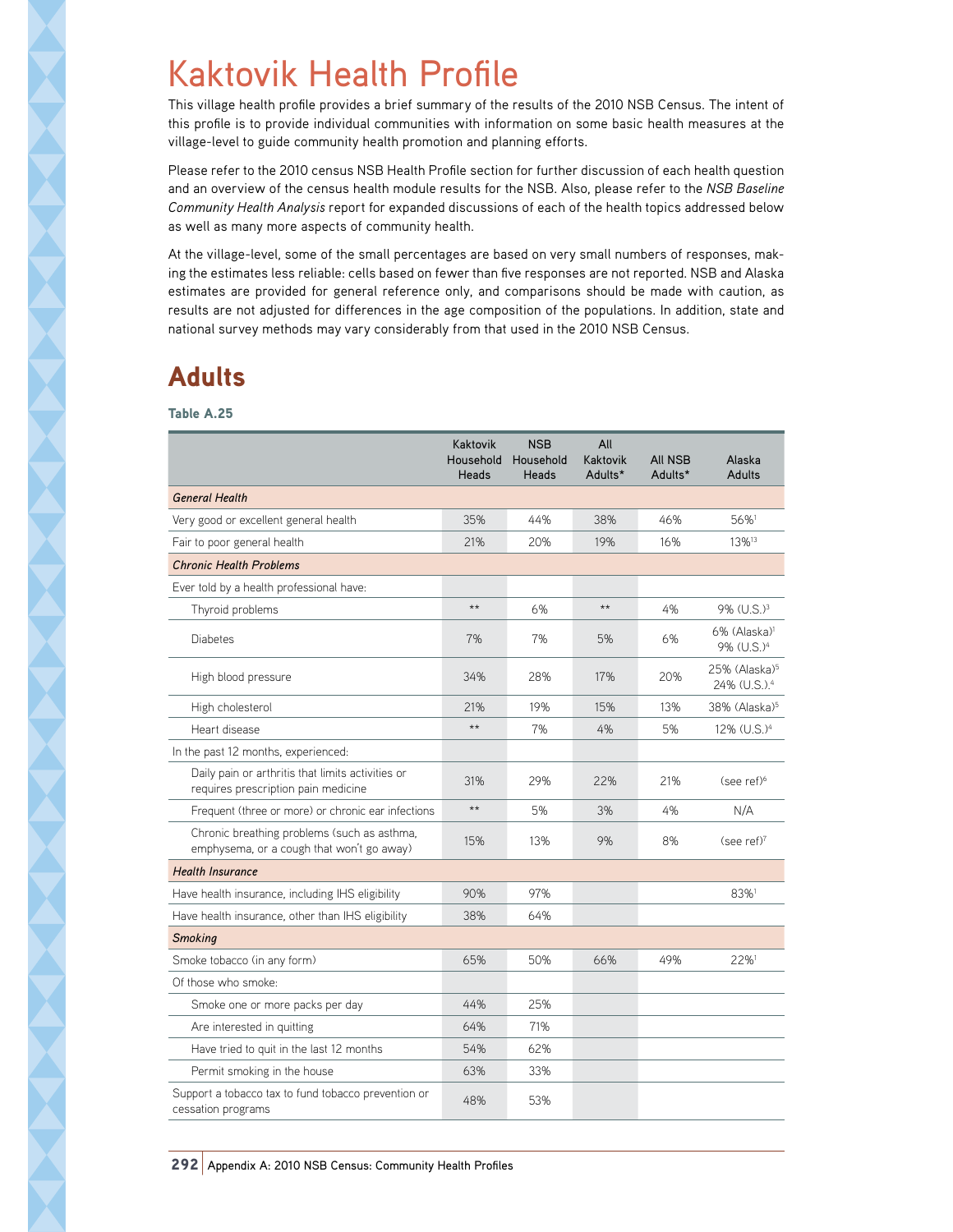|                                                                                                                              | Kaktovik<br>Household<br>Heads | <b>NSB</b><br>Household<br>Heads | All<br>Kaktovik<br>Adults* | <b>AII NSB</b><br>Adults* | Alaska<br>Adults         |
|------------------------------------------------------------------------------------------------------------------------------|--------------------------------|----------------------------------|----------------------------|---------------------------|--------------------------|
| Overweight and Obesity                                                                                                       |                                |                                  |                            |                           |                          |
| Overweight (BMI 25-29.9 kg/m <sup>2</sup> )                                                                                  | 34%                            | 33%                              |                            |                           | 37%1                     |
| Obese (BMI 30 kg/m <sup>2</sup> or higher)                                                                                   | 32%                            | 39%                              |                            |                           | 28%1                     |
| <b>Physical Activity</b>                                                                                                     |                                |                                  |                            |                           |                          |
| Never get 30 minutes of moderate exercise in a day                                                                           | 17%                            | 16%                              |                            |                           | 9%5                      |
| Get at least 30 minutes of moderate exercise 5 days<br>per week or more                                                      | 50%                            | 44%                              |                            |                           | 47%                      |
| Sugar-Sweetened Beverages (SSBs)                                                                                             |                                |                                  |                            |                           |                          |
| On average, drink no soda or other SSBs per day                                                                              | 21%                            | 26%                              |                            |                           | 53% <sup>10</sup>        |
| On average, drink two or more sodas or other SSBs<br>per day                                                                 | 55%                            | 45%                              |                            |                           | 30% <sup>10</sup>        |
| <b>Food Security</b>                                                                                                         |                                |                                  |                            |                           |                          |
| Times last year when household found it difficult to<br>get the foods they needed to eat healthy meals                       | 40%                            | 35%                              |                            |                           |                          |
| If yes, because not able to get enough subsistence<br>foods to eat healthy meals                                             | 44%                            | 43%                              |                            |                           |                          |
| If yes, because not able to get enough store foods to<br>eat healthy meals                                                   | 88%                            | 90%                              |                            |                           |                          |
| Percent with household members who at times did<br>not have enough to eat                                                    | 19%                            | 19%                              |                            |                           | $(4-11\%)$ <sup>12</sup> |
| Safety: Helmet Use                                                                                                           |                                |                                  |                            |                           |                          |
| Wear a helmet when riding a snowmachine or four-<br>wheeler (of household heads who ride on snowma-<br>chines or 4-wheelers) | $**$                           | 18%                              |                            |                           | $(57\%)$ <sup>11</sup>   |
| <b>Drugs and Alcohol</b>                                                                                                     |                                |                                  |                            |                           |                          |
| In the past 12 months, felt a household member had<br>been hurt by drugs or alcohol                                          | 35%                            | 24%                              |                            |                           |                          |
| In the past 12 months, thought the health of their<br>community had been hurt by drugs or alcohol                            |                                |                                  |                            |                           |                          |
| Often                                                                                                                        | 41%                            | 57%                              |                            |                           |                          |
| Sometimes                                                                                                                    | 45%                            | 35%                              |                            |                           |                          |

\*Includes both household head (survey respondent) and all other household members, as reported by the household head. \*\*Cell count less than five.

- A large majority of Kaktovik adults reported general health status to be at least good, although the proportion of adults (both Iñupiat and all adults) reported to have very good to excellent health was lower than that in the other North Slope communities overall and lower than the statewide estimate for all adults.
- The prevalence of chronic health problems among Kaktovik adults was similar to adults in the NSB as a whole, with no statistically significant rate differences between Kaktovik and the other communities combined.
- Looking both at Iñupiat only and all adults, those living in Kaktovik were significantly more likely to smoke than in the other North Slope communities overall.
- Kaktovik household heads who smoked were significantly more likely to report smoking at least one pack of cigarettes per day than were adults in the other North Slope communities combined.
- Looking both at Iñupiat household heads and all, Kaktovik household heads who smoked were significantly more likely than those in other North Slope communities overall to permit smoking in the house.
- Obesity and soda or sugared beverage consumption were high among Kaktovik household heads, as they were throughout the NSB. Physical activity levels were similar to other North Slope communities and to statewide estimates.
- Reported food insecurity was high in Kaktovik, similar to other North Slope communities as a whole.